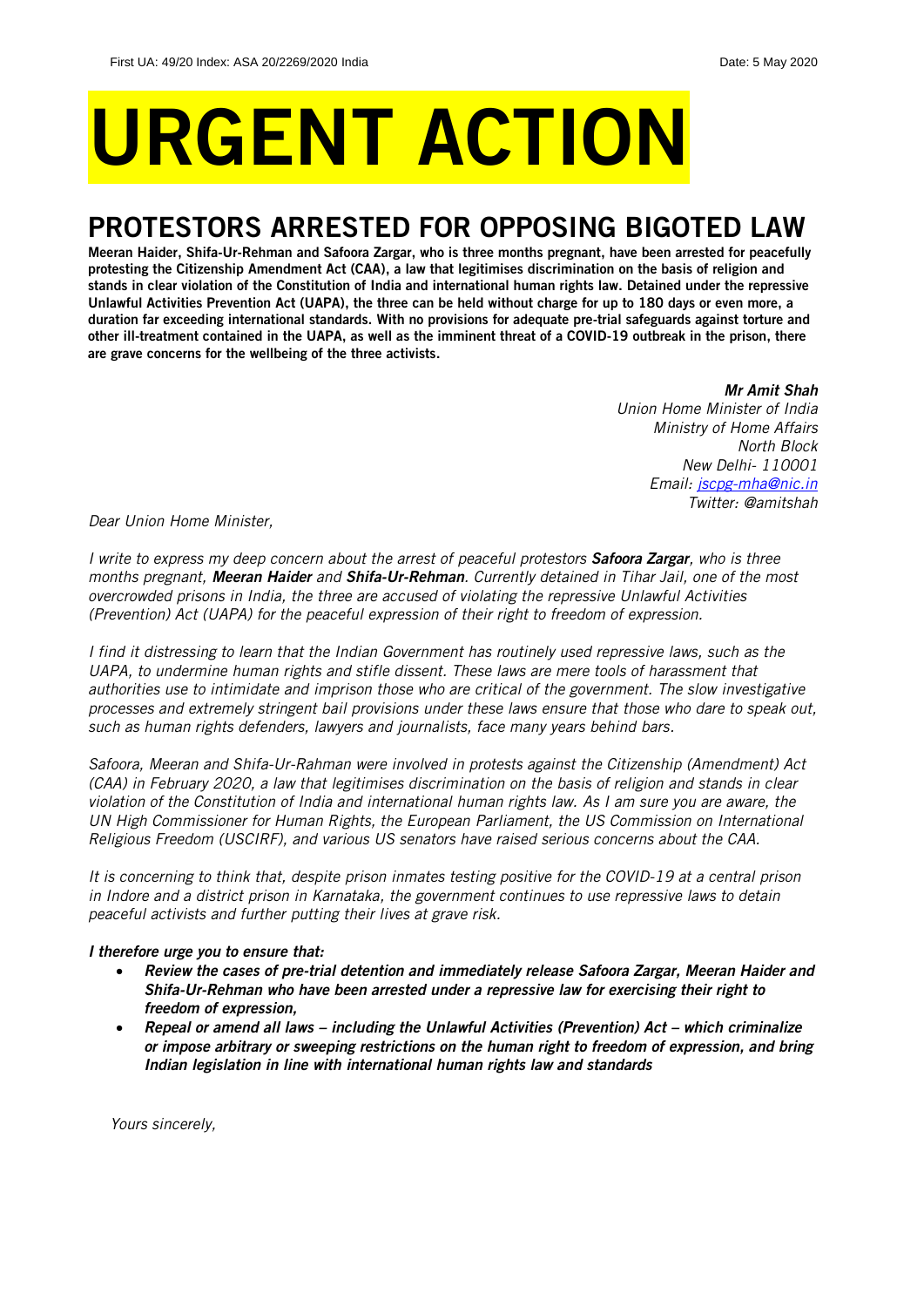## ADDITIONAL INFORMATION

Safoora Zargar, a research student from Jamia Millia University, Meeran Haider, a member of the Jamia Coordination Committee (JCC) and Shifa-Ur-Rehman, the President of the Jamia Millia Islamia Alumni Association are accused of being 'key conspirators' in the February 2020 Delhi riots. They were arrested by the Delhi Police on 10 April, 2 April and 24 April respectively and subsequently booked under the Unlawful Activities (Prevention) Act (UAPA).

Safoora's pregnancy is a mitigating factor against her continued detention under UAPA, particularly amidst the COVID-19 pandemic. The United Nations Rules for the Treatment of Women Prisoners and Non-Custodial Measures for Women Offenders, also known as the Bangkok Rules, recommend that while deciding on pre-trial measures, non-custodial alternatives should be preferred for pregnant women where possible and appropriate.

On 22 February, several peaceful protesters occupied a portion of the road near the Jaffrabad Metro station in north-eastern part of New Delhi to protest against the Citizenship (Amendment) Act. A day later, Kapil Mishra - a Bharatiya Janata Party (BJP) leader - made provocative speeches and gave Delhi police a three-day ultimatum to remove the protesters. Shortly after Mishra's speech, riots broke out and attacks by a Hindu mob on Muslims resulted in at least 50 deaths.

During the riots, verified videos of police officers pelting stones and beating young Muslims surfaced. In one such video, the police officers forced the men to sing the national anthem as they begged the police officers to stop. One of the men later died of the injuries.

While peaceful protesters face arbitrary detention under draconian laws, the allegations of excessive force against protesters during the CAA protests and subsequent riots which resulted in a number of deaths, as also pointed out in the communication by Special Rapporteurs dated 28 February 2020 to the Government of India, remain to be investigated.

The Citizenship (Amendment) Act, enacted in December 2019, legitimises discrimination on the basis of religion and stands in clear violation of the Constitution of India and international human rights law. The Act while inclusionary in its stated objective, is exclusionary in its structure and intent. It amends the Citizenship Act of 1955 to enable irregular migrants to acquire Indian citizenship through naturalisation and registration. However, it restricts the eligibility to only Hindus, Sikhs, Buddhists, Jains, Parsis and Christians from Afghanistan, Bangladesh and Pakistan who entered India on or before 31 December 2014. The Act also reduces the requirement of residence in India for citizenship by naturalisation from 11 years to 5 years for these particular communities.

The CAA stands in violation of the right to equality before the law and right to non-discrimination as guaranteed under the International Covenant on Civil and Political Rights and International Covenant on Economic, Social and Cultural Rights, to which India is a state party.

The Unlawful Activities (Prevention) Act (UAPA)is routinely used by the government to bypass human rights and stifle dissent. In 2018, the conviction rate under UAPA was 27% while 93% of the cases remained pending in the court. It is a mere tool of harassment that the government uses to harass, intimidate and imprison those who are critical of the government. The slow investigative processes and extremely stringent bail provisions under UAPA ensure that they are locked up for years altogether, creating a convenient setting for unlawful detention and torture.

## PREFERRED LANGUAGE TO ADDRESS TARGET: [English/Hindi]

You can also write in your own language.

#### PLEASE TAKE ACTION AS SOON AS POSSIBLE UNTIL: 16 June 2020

Please check with the Amnesty office in your country if you wish to send appeals after the deadline.